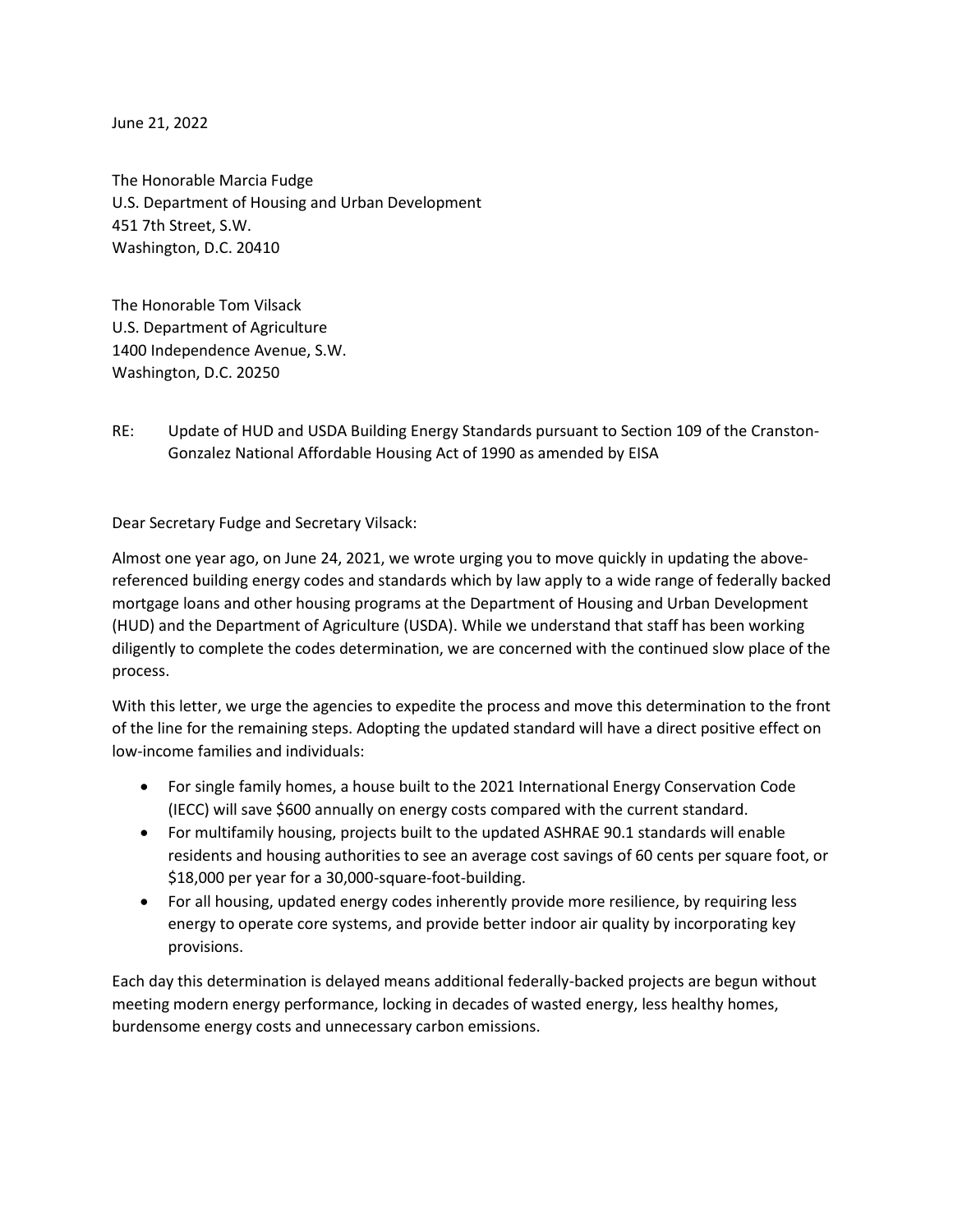With escalating energy and housing prices, updating these standards is a critical piece of the Biden-Harris administration's efforts to reduce energy costs and expand our affordable housing stock to be healthy, sustainable and resilient. This key policy lever is also a foundational component of HUD's climate plan and aligns with USDA's Rural Development priority to reduce climate pollution and increase resilience.<sup>1</sup> In many ways, it is the minimum that the administration should be doing to address these goals, and we continue to urge HUD and USDA to seize every opportunity to require or encourage federally backed projects to go beyond code and meet additional high-performance criteria.

Housing accounts for some 22% of U.S. energy consumption<sup>2</sup> and more than 15% of U.S. greenhouse emissions<sup>3</sup>. HUD spending on utilities in public and assisted housing is nearly \$7 billion a year, an estimated 14% of the agency's budget, accounting for nearly 14 million metric tons of carbon emissions annually<sup>4</sup>.

The Energy Independence and Security Act of 2007 requires HUD and USDA to update their standards with each revision to the model energy code as a requirement for many FHA and USDA programs, provided the new code does not harm the availability or affordability of such homes. Both agencies last updated the code requirement in 2015 and currently require compliance with the 2009 IECC and ASHRAE Standard 90.1-2007. Four energy code cycles have now passed without an update from HUD and USDA. The 2021 IECC and ASHRAE Standard 90.1-2019 are now the current model energy codes.

Based on Pacific Northwest National Laboratory (PNNL) analysis of [prototype building models](https://nam10.safelinks.protection.outlook.com/?url=https%3A%2F%2Fwww.energycodes.gov%2Fprototype-building-models&data=04%7C01%7Cbevans%40usgbc.org%7C63a409617f7b4bf3741c08d96f193489%7C6473bd35a7934476b755d10c6831b239%7C0%7C0%7C637662976492177293%7CUnknown%7CTWFpbGZsb3d8eyJWIjoiMC4wLjAwMDAiLCJQIjoiV2luMzIiLCJBTiI6Ik1haWwiLCJXVCI6Mn0%3D%7C1000&sdata=VMO0ctDOCNLeyCHov4umhNS4GfRo2kBsH3znn4praW4%3D&reserved=0)<sup>5</sup> complying with the model codes, a house built to the 2021 International Energy Conservation Code (IECC) reduces carbon emissions by 23% on average and saves \$600 annually on energy costs compared with the 2009 IECC that HUD is currently using. For buildings, data from the PNNL analysis shows that ASHRAE Standard 90.1-2019 delivers carbon reduction of 34% over the 90.1-2007 standard that HUD is currently using for multifamily properties, with average cost savings of 60 cents per square foot, or \$18,000 per year for a 30,000-square-foot-building.

Earlier this month, the White House launched the "National Initiative to Advance Building Codes." . This determination is among the most significant steps under this initiative that the administration can take to meet its objectives for housing sustainability, affordability and equity. We urge you to complete it as quickly as possible so that we can begin building the next generation of affordable housing.

Sincerely,

Alliance to Save Energy American Institute of Architects American Chemistry Council American Council for an Energy-Efficient Economy ASHRAE

<sup>&</sup>lt;sup>1</sup> See<https://www.hud.gov/climate> and<https://www.rd.usda.gov/priority-points>

<sup>&</sup>lt;sup>2</sup> See<https://www.eia.gov/energyexplained/use-of-energy/>

<sup>&</sup>lt;sup>3</sup> See <u>https://www.epa.gov/ghgemissions/inventory-us-greenhouse-gas-emissions-and-sinks</u>

<sup>&</sup>lt;sup>4</sup> See<https://www.hud.gov/sites/dfiles/Main/documents/HUD-Climate-Action-Plan.pdf>

<sup>&</sup>lt;sup>5</sup> See<https://www.energycodes.gov/prototype-building-models>